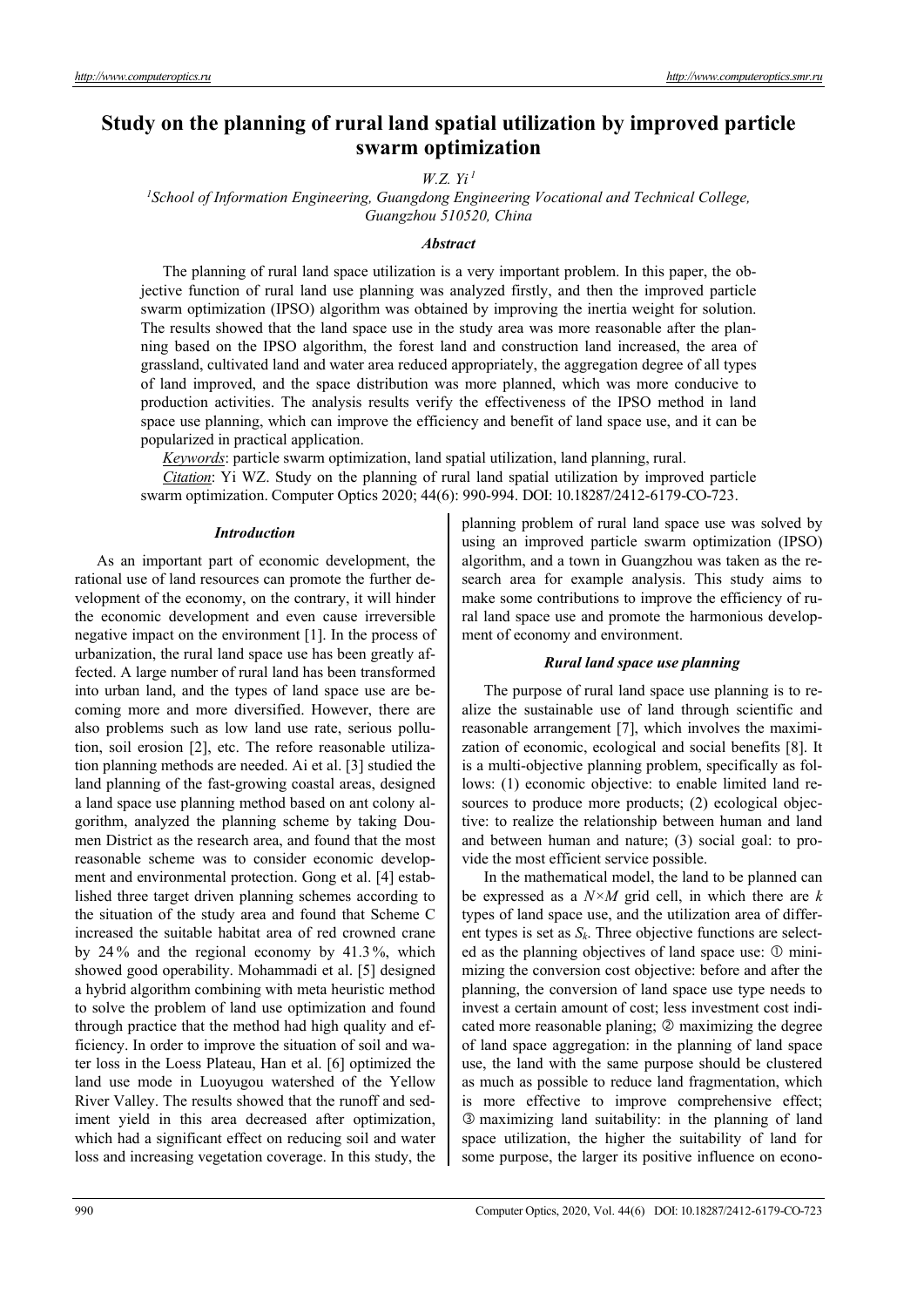my and environment and the more reasonable the planning. In addition, in the land space utilization planning, the planning effect should also meet some constraint conditions, and the constraint conditions set in this study mainly include:  $\mathbb D$  the total planning area is the sum of all types of land areas;  $\oslash$  there is only one type of land in a unit, so the final objective function can be expressed as:

$$
\begin{cases}\nf_1 = \sum_{i=1}^N \sum_{j=1}^M \sum_{k=1}^K C_{cf} X_{ijk} \\
f_2 = \sum_{i=1}^N \sum_{j=1}^M \sum_{k=1}^K B_{ijk} X_{ijk} \\
f_3 = \sum_{i=1}^N \sum_{j=1}^M \sum_{k=1}^K A_{ijk} X_{ijk} \\
&\sum_{k=1}^K S_k = S \\
&\sum_{k=1}^K X_{ijk} = 1\n\end{cases} (1)
$$

where  $C_{cf}$  is the conversion cost of unit  $(i, j)$  transforming from purpose  $c$  to purpose  $f$ ,  $X_{ijk}$  is a binary variable, if the use type of unit  $(i, j)$  is  $k$ , then its value is 1, otherwise its value is 0,  $B_{ijk}$  is the number of land whose use type was *k* in unit  $(i, j)$ ,  $A_{ijk}$  is the suitability when the use type of unit (*i*, *j*) is *k*, and *S* stands for the total land area.

#### *IPSO algorithm*

1. PSO algorithm

 $\overline{\mathcal{L}}$ 

PSO algorithm is an algorithm [9] inspired by the foraging behavior of birds, which has been widely used in combinatorial optimization problems [10]. In a *D–* dimensional space, suppose that the size of particle swarm is *N*, the position and velocity of the *i*-th particle are  $x_i = (x_{i1}, x_{i2}, \dots, x_{id})$  and  $v_i = (v_{i1}, v_{i2}, \dots, v_{id})$ , the historical best position of individual is  $P_i$ , the historical best position of swarm is  $P_g$ , and updating formulas of position and velocity can be expressed as:

$$
v_{id}^{t+1} = w v_{id}^t + c_1 r_1 \left( p_{id}^t - x_{id}^t \right) + c_2 r_2 \left( p_{gd}^t - x_{id}^t \right), \tag{2}
$$

$$
x_{id}^{t+1} = x_{id}^t + v_{id}^{k+1}, \tag{3}
$$

where *t* stands for times of iterations, *w* stands for inertia weight,  $c_1$  and  $c_2$  are acceleration constants, in  $(0, 2)$ , and  $r_1$  and  $r_2$  are random numbers.

#### *IPSO algorithm*

The value of inertia weight has a great influence on the convergence performance of the algorithm [11]. In order to obtain better optimization results, the inertia weight of the algorithm is determined by the following equation:

$$
w = \begin{cases} w_{\min} + \frac{(w_{\max} - w_{\min}) \times (f - f_{\min})}{f_{\text{avg}} - f_{\min}}, f \le f_{\text{avg}} \\ w_{\max} - \frac{(w_{\max} - w_{\min}) \times t}{t_{\max}}, f > f_{\text{avg}} \end{cases}
$$
 (4)

where  $w_{\text{max}}$  and  $w_{\text{min}}$  are maximum and minimum values of inertia weight,  $f_{avg}$  and  $f_{min}$  are the average value and minimum value of particle fitness, and  $t_{\text{max}}$  stands for the maximum times of iterations.

2. Rural land use planning model based on IPSO

Suppose that there are five types of land, which is coded by integer alignment of  $0 - 5$ . The specific relationships are:  $1$  – forest land,  $2$  – grassland,  $3$  – cultivated land,  $4$  – construction land,  $5$  – water area, and 0-nonresearch object, which can be represented by a twodimensional matrix. Taking Fig. 1 as an example, it is a  $4 \times 4$  grid network,  $(1, 1) = 0$  indicates that this unit is not in the planning area,  $(3, 2)=5$  indicates that the unit is water area. Each particle represents a land space use planning scheme. The problem is solved by IPSO algorithm, and the process is shown in Fig. 2.

| $\theta$       |               | 1              |   |  |
|----------------|---------------|----------------|---|--|
| $\theta$       |               | $\sqrt{2}$     |   |  |
| $\overline{2}$ | 5             | 5              | 0 |  |
|                | $\mathcal{E}$ | $\mathfrak{Z}$ | 0 |  |

*Fig. 1. Distribution of land space use types* 



*Fig. 2. The solution flow of land space use planning.* 

#### *Case analysis*

3. Research area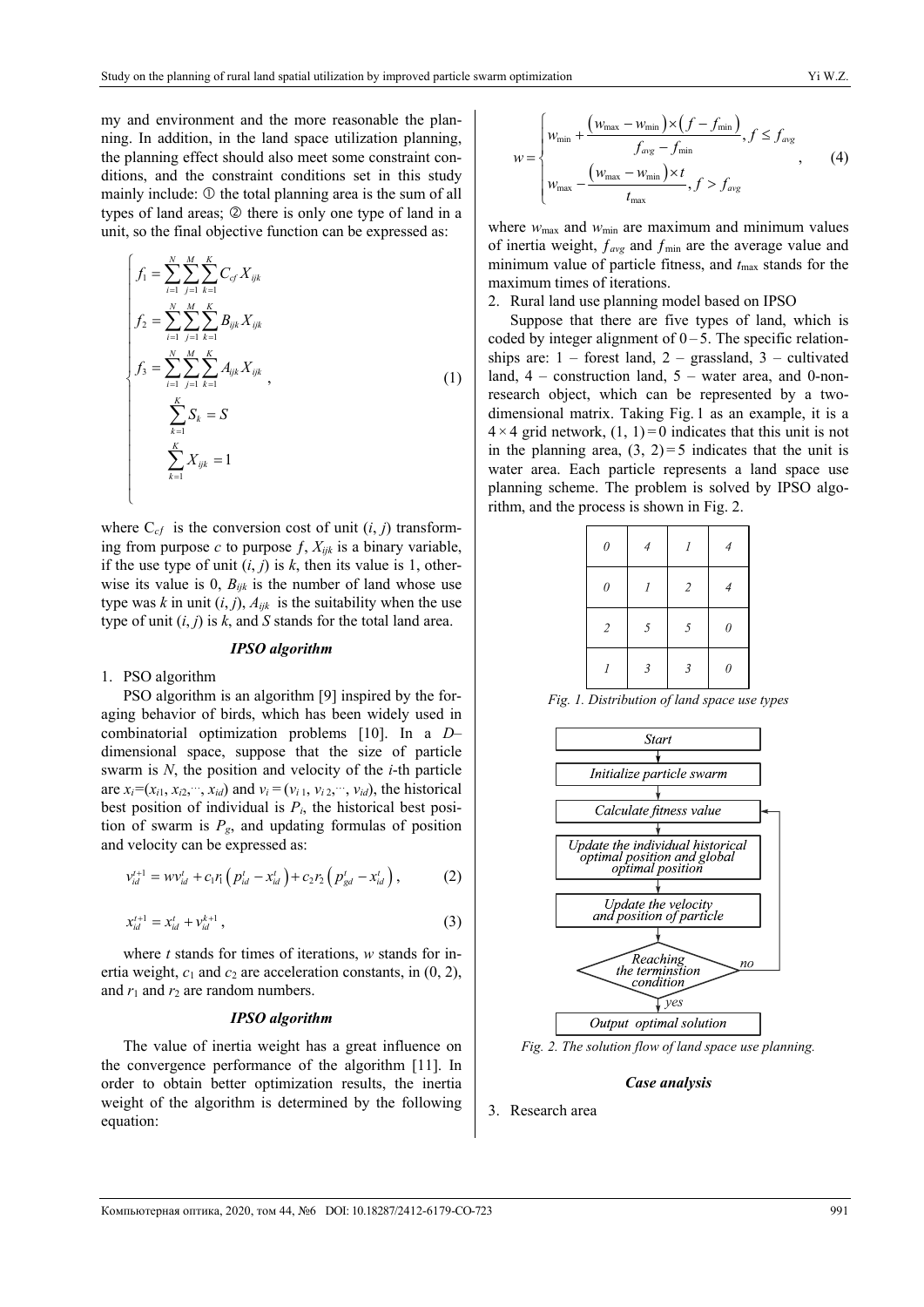The research area was a town in Guangzhou, with a total area of 116.78 square kilometers, and abundant forest vegetation. There were a large number of village and town enterprises, which promotes the economic development, but the demand for construction land in this area becomes more and more vigorous, occupying a large number of cultivated land and causing land pollution and waste, so it is urgent to make a reasonable planning for the local land space utilization. The current situation of land space utilization in the study area from 1996 to 2016 is shown in Table 1 and Fig. 3.



*Table 1. Proportion of different land space use types (%)* 



*Fig. 3. Changes of land space use types in 1996-2016* 

It was found from Table 1 and Fig. 3 that the land in the study area mainly consisted of forestland, grassland and cultivated land between 1996 and 2016, with a slight increase in the area of forestland, a decrease in the area of grassland and cultivated land, and a significant increase in the construction land.

The land space use pattern in the study area in 2016 was analyzed using land landscape index  $[12]$ :  $\odot$  the patch density  $=$  the number of type patches/the area of class, and the larger the value, the higher the scatter degree;  $\circled{2}$  the shape index = the perimeter of the smallest circle of patches/ the perimeter of patches, and the larger the value, the more complex the shape;  $\circled{ }$  the landscape isolation degree  $=$  the minimum distance index / the area of class patch, the larger the value, the higher the isolation degree. The analysis results are shown in Table 2.

It was found from Table 2 that the scattered degrees of the construction land and water area were relatively high, i.e., the distribution was scattered, but the shape of patch was relatively regular, while the aggregation degrees of forestland, grassland and cultivated land were relatively high, i.e., the distribution in space was concentrated, and the shape of patch was relatively complex.

| Land type                     |      |      | Forest- Grass- Cultivated Construc- Water |           |      |
|-------------------------------|------|------|-------------------------------------------|-----------|------|
|                               | land | land | land                                      | tion land | area |
| Patch density                 | 0.18 | 0.21 | 0.04                                      | 1.21      | 1.33 |
| Shape index                   | 2.36 | 3.51 | 5.12                                      | 0.64      | 0.07 |
| Landscape<br>isolation degree | 0.51 | 0.58 | 0.13                                      | 4.11      | 8.71 |

*Table 2. Analysis results of land landscape index* 

4. Parameter setting

The land space use of the study area was planned using the IPSO algorithm. The study area was divided into 11678 grids in a size of  $100\times100$  m, the population parameter of particle swarm was 20, and the acceleration constants followed the general setting way,  $c_1 = c_2 = 2$ , the number of iterations was 1000, and the inertia weight was adjusted according to equation (4).

# 5. Planning results

The IPSO planning results are shown in Table 3.

*Table 3. The planning results of IPSO algorithm* 

| Land type              |      |             | Forest-Grass-Cultivated Construc-Water |           |      |
|------------------------|------|-------------|----------------------------------------|-----------|------|
|                        | land | land        | land                                   | tion land | area |
| Number of grids   4501 |      | 2622        | 2074                                   | 2396      | 85   |
| Proportion/%           |      | 38.54 22.45 | 17.76                                  | 20.52     | 0.73 |

Compared with 2016, the forestland increased by 0.85 %, the grassland decreased by 0.11 %, the cultivated land decreased by 0.91 %, the construction land increased by 0.18 %, and the water area decreased by 0.01 %. The planning results were analyzed using land landscape index, as shown in Fig. 4.



*Fig. 4. Changes of land landscape index* 

It was found from Fig. 4 that the indexes decreased and the patch density of different types of land decreased after planning by the IPSO algorithm, indicating that the distribution of different types of land use was more centralized, and the shape index also decreased, indicating that shapes of different types of lands were more regular, the landscape isolation degree significantly reduced, indicating that the layout of land space use was more compact, the land use was more reasonable, and it satisfied the intensification requirement on the study area better.

# *Discussion*

The planning of rural land space use has very important practical value for exerting the potential of land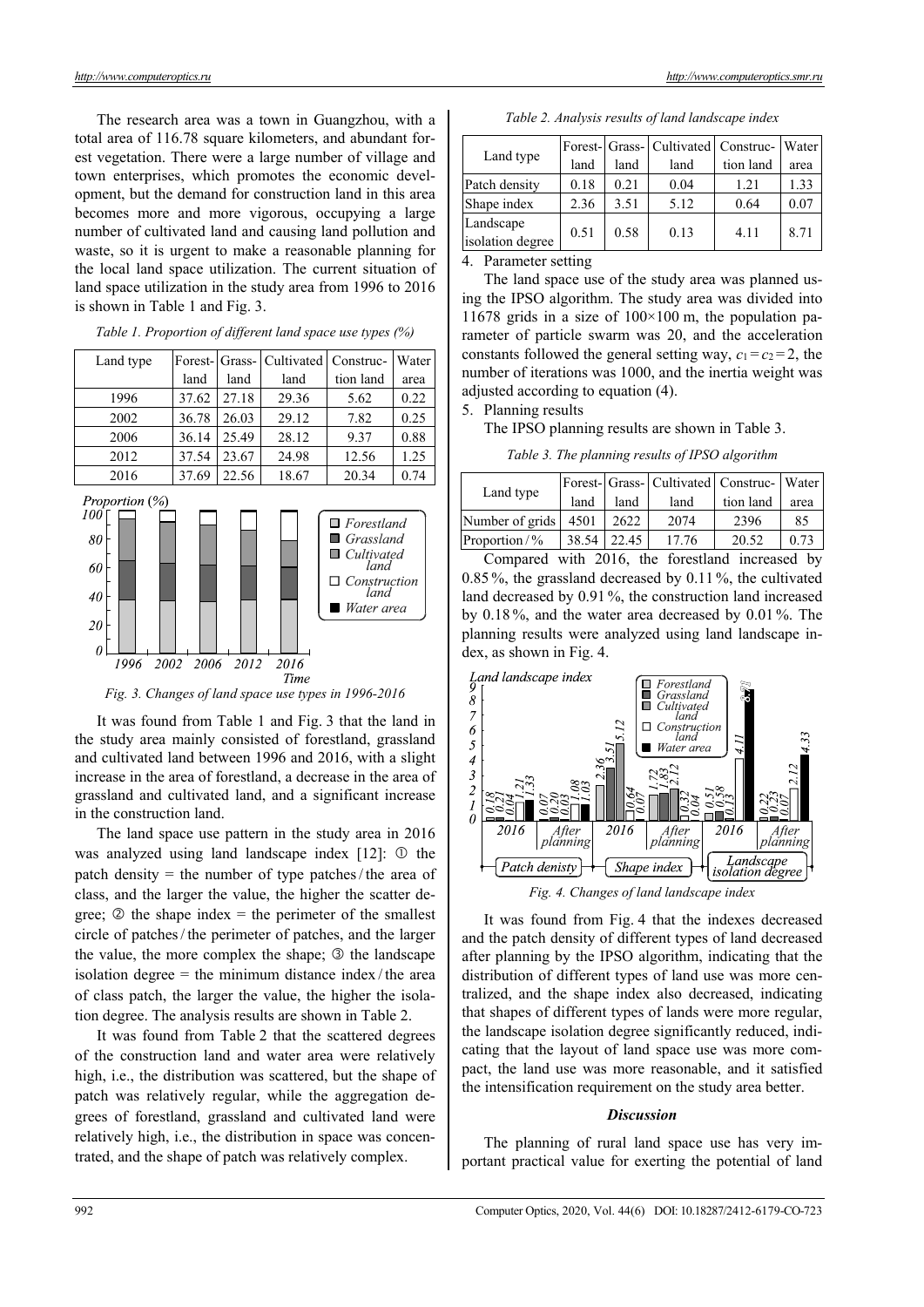use, realizing the balance of land ecosystem [13] and promoting the harmony between human and land. With the development of city and countryside integration [14], it is more and more important to solve the problem of rural land use. At present, there are many problems in the rural land use: (1) the construction of rural infrastructure is not perfect and the layout is scattered; (2) the construction land is idle and the utilization degree is low; (3) the farmers engaged in farming reduce and the cultivated land is wasted; (4) the land structure is unreasonable, the land quality is poor, and the exploitability is low. In order to solve the problem of rural land space utilization, it is necessary to plan it through scientific methods.

In this study, the objective function of land space use planning was analyzed, and then it was solved by the IP-SO algorithm. It was found from the research results of the study area that the land space use situation of the study area was more reasonable after planning by the IP-SO algorithm. Firstly, the area of forestland increased, the area of grassland slightly reduced, but the sum of the them was still higher than that before the planning, and the distribution was more compact, showing that the planning protected the green land in the study area and improved the local ecological benefits. From the perspective of cultivated land, the area of cultivated land decreased by 0.91 % after planning. With the development of society and economy, the number of farmers engaged in farming in the countryside decreased gradually; therefore the appropriate reduction of cultivated land was reasonable. It was seen from the comparison with 1996– 2016 that the reduction of 0.91 % of cultivated land was far less than the reduction of cultivated land in the past 20 years, and moreover the concentration degree of the cultivated land improved, which was more conducive to the development of agricultural activities. From the perspective of construction land, the area of construction land after planning increased by 0.18 %, which was to meet the demand of industrial development in the research area for construction land; more over the distribution of construction land was more compact and tends to concentrate, which was helpful to meet the demand of production activities. Finally, from the perspective of water area, the water area only reduced by 0.01 %, which showed that the planning achieved the protection of water environment and the harmony between land use and ecological environment.

Although some achievements have been made in the study of land space use planning in this paper, there are still many shortcomings. For example, only five types of land were considered, the objective functions chosen were few, and whether PSO algorithm can be further improved still needs further study.

## *Conclusion*

Taking a town in Guangzhou as an example, this study set the objective function of rural land space use planning and solved it with the IPSO algorithm to obtain the best planning results. The results showed that the areas of forestland and construction land in the study area slightly increased, while the area of other types of land decreased. From the perspective of land landscape index, the distribution of different types of land was more compact, and the aggregation of land space use significantly improved, which verified the effectiveness of the IPSO algorithm for land space use planning. The IPSO algorithm can be promoted and applied in practice.

## *References*

- [1] Xu KP, Wang JJ, Chi YY, Liu M, Lu HJ. Spatial optimization and sustainable use of land based on an integrated ecological risk in the Yun-Gui plateau region. Acta Ecologica Sinica 2016; 36(3): 821-827.
- [2] Zhang W, Huang B. Soil erosion evaluation in a rapidly urbanizing city (Shenzhen, China) and implementation of spatial land-use optimization. Environ Sci Pollut Res 2015; 22(6): 4475-4490.
- [3] Ai B, Ma S, Wang S. Land-use zoning in fast developing coastal area with ACO model for scenario decisionmaking. Geo Spat Inf Sci 2015; 18(1): 43-55.
- [4] Gong X, Cao MC, Wang D, Le Z, Sun X, Xu H. Spatial optimization simulation of land use pattern in Yellow River Delta Nature Reserve. Transactions of the Chinese Society of Agricultural Engineering 2017; 33: 355-361.
- [5] Mohammadi M, Nastaran M, Sahebgharani A. Development, application, and comparison of hybrid metaheuristics for urban land-use allocation optimization: Tabu search, genetic, GRASP, and simulated annealing algorithms. Comput Environ Urban Syst 2016; 60: 23-36.
- [6] Han YN, Niu JZ, Xin ZB, Zhang W, Zhang TL, Wang XL, Zhang YS. Optimization of land use pattern reduces surface runoff and sediment loss in a hilly-gully watershed at the Loess Plateau, China. Forest Syst 2016; 25(1): e054.
- Zhang H, Zeng Y, Jin X, Shu B, Zhou Y, Yang X. Simulating multi-objective land use optimization allocation using Multi-agent system—A case study in Changsha, China. Ecol Modell 2016; 320: 334-347.
- [8] Zhu D, Xiong P, Fang S. Optimization of land use in Zhangjiajie City under tourism ecological security constraints. Acta Ecologica Sinica 2018; 38(16): 5904-5913.
- [9] Taherkhani M, Safabakhsh R. A novel stability-based adaptive inertia weight for particle swarm optimization. Appl Soft Comput 2016; 38: 281-295.
- [10] Hu T, Hu M, Lv L, Zhou C. Improved genetic algorithmparticle swarm optimization based on multiple populations for 3d protein structure prediction. J Comput Theor Nanosci 2015; 12(7): 1414-1419(6).
- [11] Liu J, Mei Y, Li X. An analysis of the inertia weight parameter for binary particle swarm optimization. IEEE Trans Evol Comput 2016; 20(5): 666-681.
- [12] Chen F, Chen J, Wu H, Hou DY, Zhang WW, Zhang J, Zhou XG, Chen LJ. A landscape shape index-based sampling approach for land cover accuracy assessment. Sci China Earth Sci 2016; 59(12): 2263-2274.
- [13] Yue Y, Ye X, Zou X, Wang J, Gao L. Research on land use optimization for reducing wind erosion in sandy desertified area: a case study of Yuyang County in Mu Us Desert, China. Stoch Environ Res Risk Assess 2016: 1-17.
- [14] Xu Q, Yang K, Wang G, Yang Y. Agent-based modeling and simulations of land-use and land-cover change according to ant colony optimization: a case study of the Erhai Lake Basin, China. Nat Hazards 2015; 75(1): 95-118.